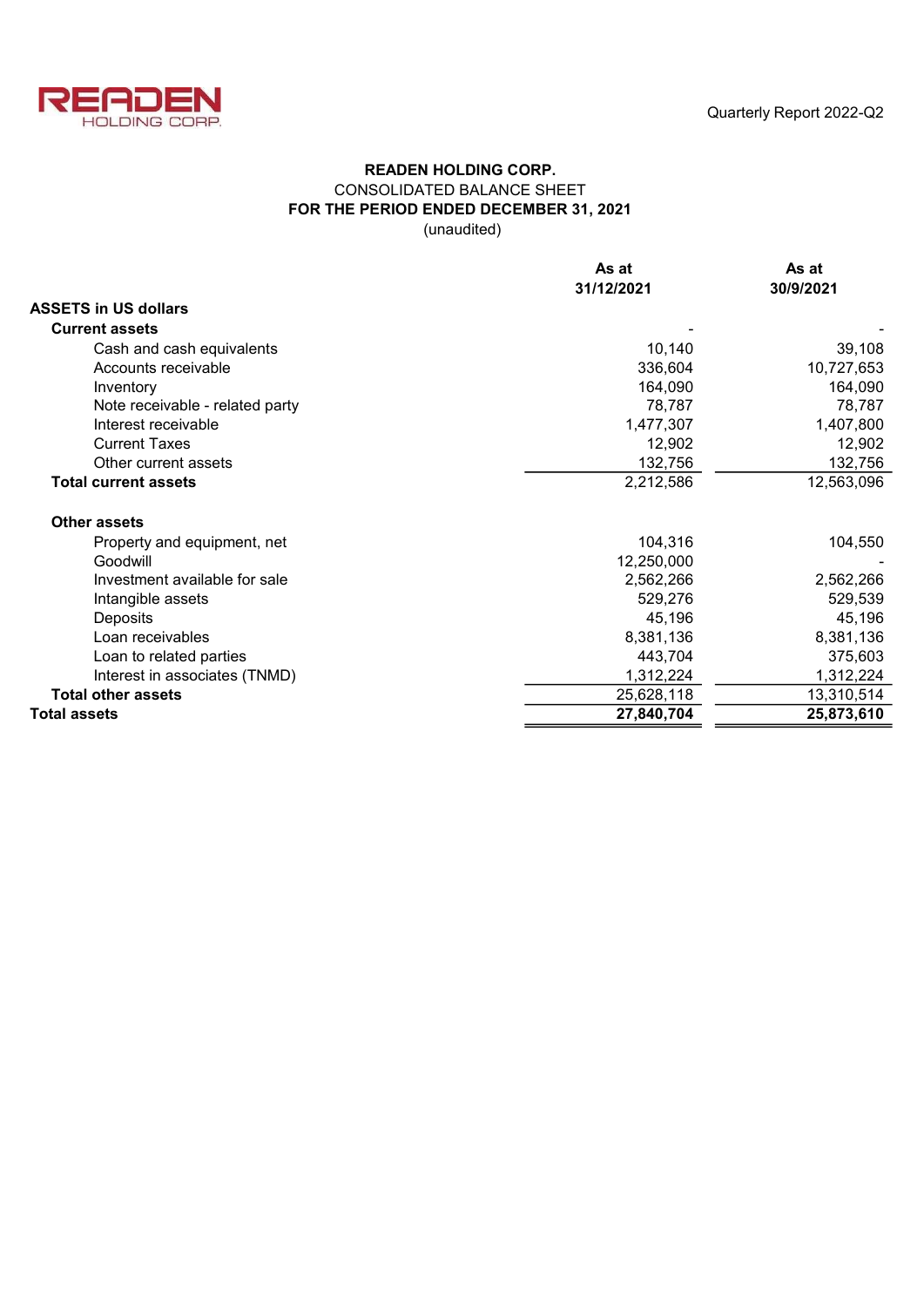

Quarterly Report 2022-Q2

# READEN HOLDING CORP. CONSOLIDATED BALANCE SHEET FOR THE PERIOD ENDED DECEMBER 31, 2021

(unaudited)

|                                                        | As at<br>31/12/2021 | As at<br>30/9/2021 |  |  |
|--------------------------------------------------------|---------------------|--------------------|--|--|
| <b>LIABILITIES AND STOCKHOLDERS' EQUITY</b>            |                     |                    |  |  |
| <b>Current liablities</b>                              |                     |                    |  |  |
| Accounts payable                                       | 4,071,376           | 3,598,951          |  |  |
| Interest payable                                       | 829,466             | 578,398            |  |  |
| Advances payable - related parties                     | 334,299             | 321,381            |  |  |
| Loan to related parties                                | 560,641             | 580,000            |  |  |
| Loan to directors                                      | 186,631             | 132,362            |  |  |
| Director fees payable                                  | 14,160              | 14,160             |  |  |
| Loans payable                                          | 378,334             | 378,334            |  |  |
| Notes payable                                          | 158,111             | 158,111            |  |  |
| Other current liablities                               | 111,321             | 111,321            |  |  |
| <b>Total current liablities</b>                        | 6,644,339           | 5,873,018          |  |  |
| <b>Other liabilities</b>                               |                     |                    |  |  |
| Loans payable, net of current portion                  | 4,980,959           | 3,340,226          |  |  |
| Other non-current liablities                           | 4,878               | 4,878              |  |  |
| <b>Total liabilities</b>                               | 4,985,837           | 3,345,104          |  |  |
| <b>Stockholders' Equity</b>                            |                     |                    |  |  |
| Convertible preferred stock                            | 767                 | 767                |  |  |
| <b>Common Stock</b>                                    | 14,674,217          | 15,096,617         |  |  |
| Additional paid-in capital                             | 644,500             | 644,500            |  |  |
| Exchange reserve                                       | 71,275              | 71,275             |  |  |
| Subordinated Ioan Non-controlling interest             | 908,058             | 908,058            |  |  |
| Non controlling interest provision                     | 596,324             | 596,324            |  |  |
| Retained earnings previous periods                     | (662, 053)          | (437, 279)         |  |  |
| Retained earnings previous periods for Okepay NZ       |                     |                    |  |  |
| Retained earnings previous periods for Fligro          |                     |                    |  |  |
| Retained earnings previous periods for Ares Technology |                     | (26, 384)          |  |  |
| Retained earnings this period                          | (22, 560)           | (198, 390)         |  |  |
| <b>Total Stockholders' equity</b>                      | 16,210,528          | 16,655,488         |  |  |
| <b>Total liabilities</b>                               | 27,840,704          | 25,873,610         |  |  |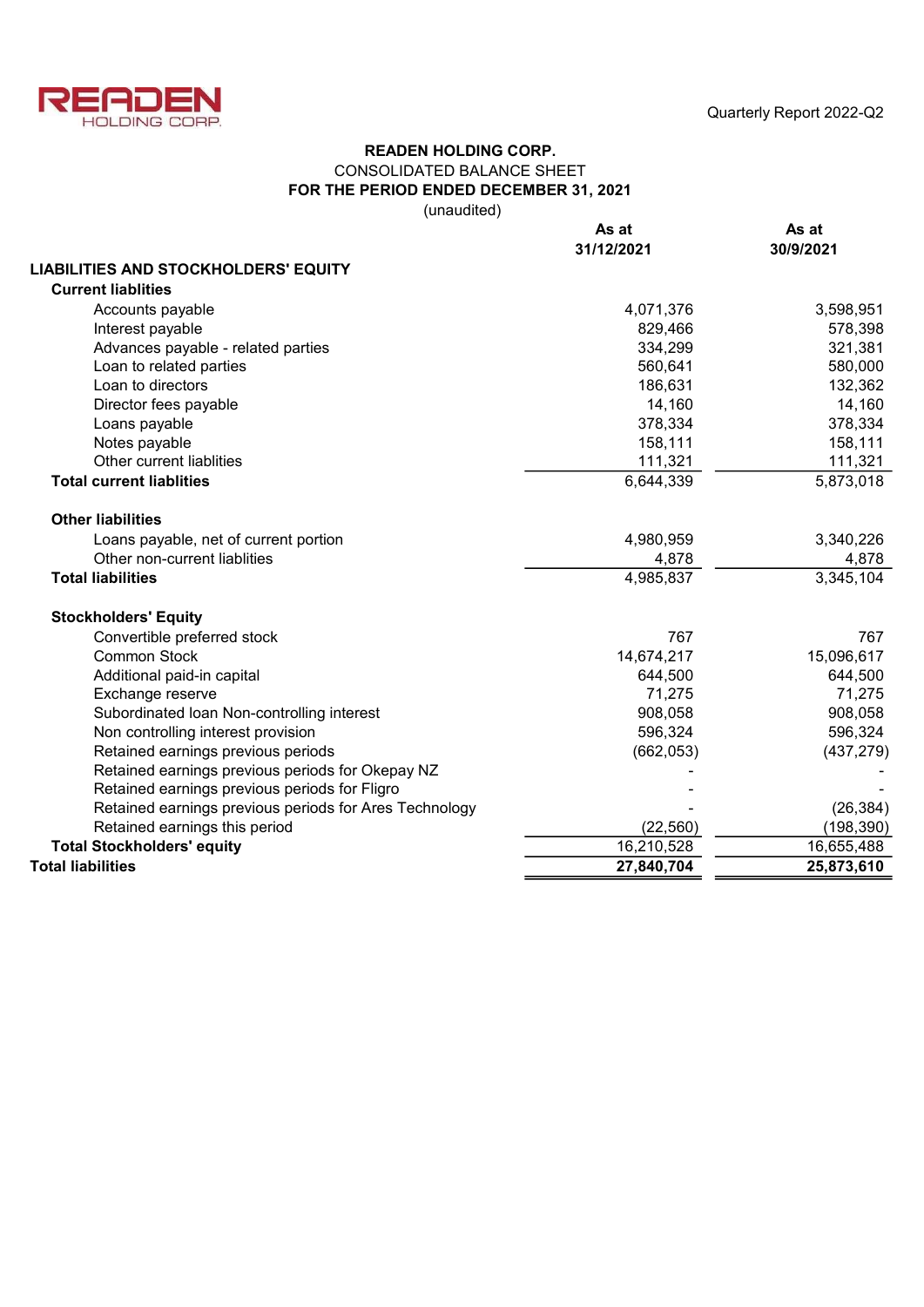

# READEN HOLDING CORP. CONSOLIDATED STATEMENT OF OPERATIONS FOR THE PERIOD ENDED DECEMBER 31, 2021 (unaudited)

|                                       | As at<br>31/12/2021 | As at<br>30/9/2021 |
|---------------------------------------|---------------------|--------------------|
| Revenue                               | 571,784             | 340,955            |
| Cost of goods sold                    | 499,687             | 223,964            |
| Gross profit                          | 72,097              | 116,991            |
| Operting expenses                     | 101,782             | 140,199            |
| General and administrative expenses   | 19,957              | 141,021            |
| Total operating expenses              | 121,739             | 281,220            |
| Income (loss) from operations         | (49,642)            | (164,229)          |
| Profit attributable from an associate |                     |                    |
| Other income / (expense)              |                     |                    |
| Finance costs                         | (9,280)             | (3,957)            |
| Income tax                            |                     |                    |
| Other income/ loss                    | 36,657              | 36,669             |
| Bad debt of purchase deposit          |                     | (70, 681)          |
| Foreign exchange gain/ loss           | (295)               | 3,808              |
| Total other income/ (expense)         | 27,082              | (34, 161)          |
| Tax                                   |                     |                    |
| Net income (loss)                     | (22, 560)           | (198, 390)         |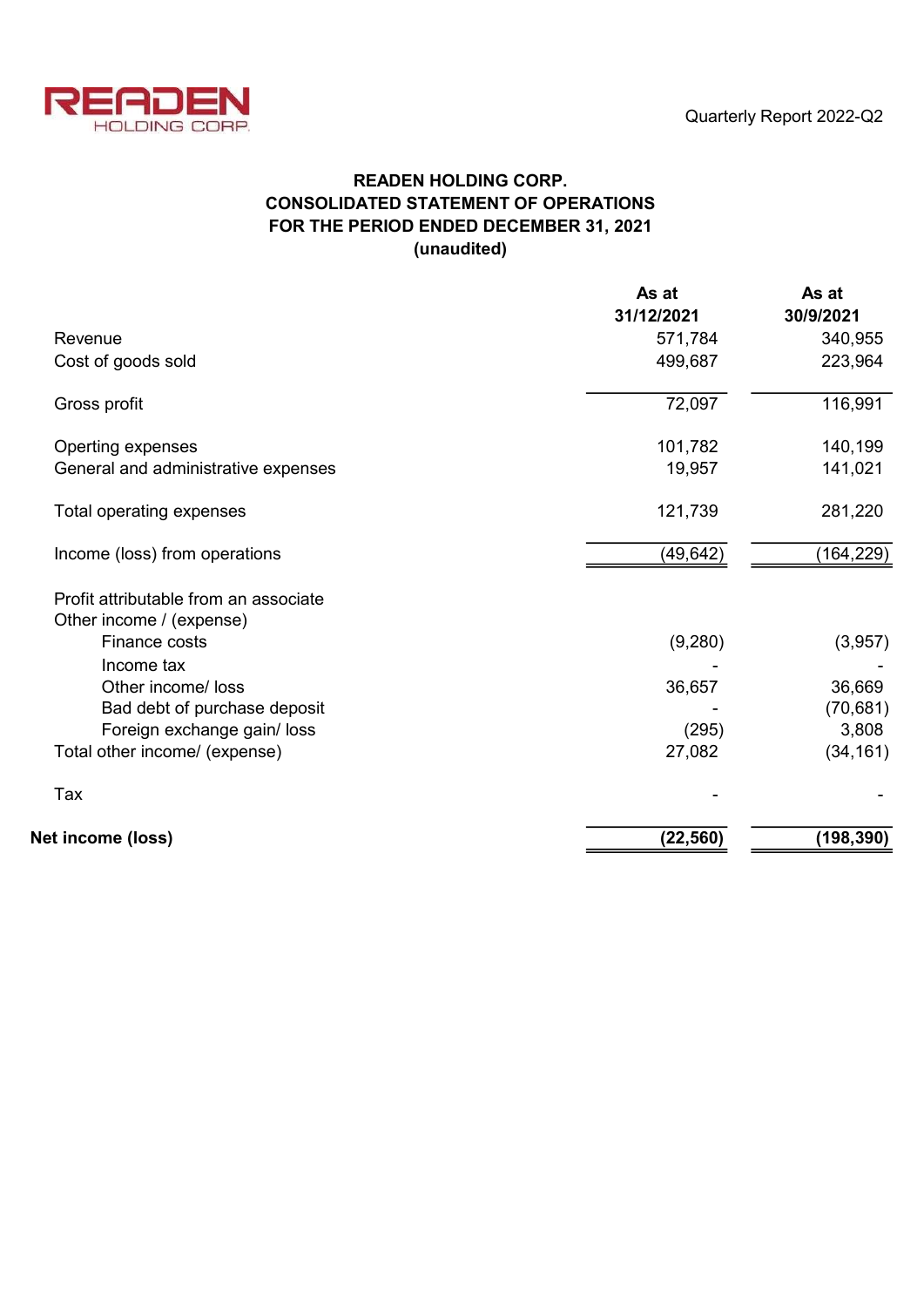

| <b>READEN HOLDING CORP</b><br>CONSOLIDATED STATEMENT OF CHANGES IN STOCKHOLDERS' EQUITY<br>FOR THE PERIOD ENDED DECEMBER 31, 2021<br>(unaudited) |                   |                                    |                       |                            |                                               |                   |                              |                      |                     |                                   |
|--------------------------------------------------------------------------------------------------------------------------------------------------|-------------------|------------------------------------|-----------------------|----------------------------|-----------------------------------------------|-------------------|------------------------------|----------------------|---------------------|-----------------------------------|
|                                                                                                                                                  |                   | <b>Preferred Stock Series</b><br>D | <b>Common Stock</b>   |                            | Additional<br>Paid-in<br>Capital and<br>other | Exchange          | Accumulated                  | Shareholders'        | Non-<br>controlling |                                   |
| As at September 1, 2021                                                                                                                          | Shares<br>766,667 | Par Value \$<br>767                | Shares<br>340,689,902 | Par Value \$<br>15,096,617 | Reserve<br>644,500                            | Reserve<br>71,275 | (loss)/Profits<br>$-662,053$ | Equity<br>16,655,488 | Interest<br>0       | <b>Total Equity</b><br>16,655,488 |
| Exchange difference                                                                                                                              |                   |                                    |                       |                            |                                               | 0                 |                              |                      |                     |                                   |
| Shares issued via Private Placement                                                                                                              |                   |                                    | 1,362,000             | 68,100                     |                                               |                   |                              |                      |                     |                                   |
| Shares cancelled                                                                                                                                 |                   | $\sim$                             | $9,810,000 -$         | 490,500                    |                                               |                   |                              |                      |                     |                                   |
| Acquisition of Ares Technology                                                                                                                   |                   |                                    |                       |                            |                                               |                   |                              |                      |                     |                                   |
| Net Profit for the period ended<br>December 31, 2021                                                                                             |                   |                                    |                       |                            |                                               |                   | (22, 560)                    |                      |                     |                                   |
| As at December 31, 2021                                                                                                                          | 766,667           | 767                                | 332,241,902           | 14,674,217                 | 644,500                                       | 71,275            | $-684,613$                   | 16,210,528           | 0                   | 16,210,528                        |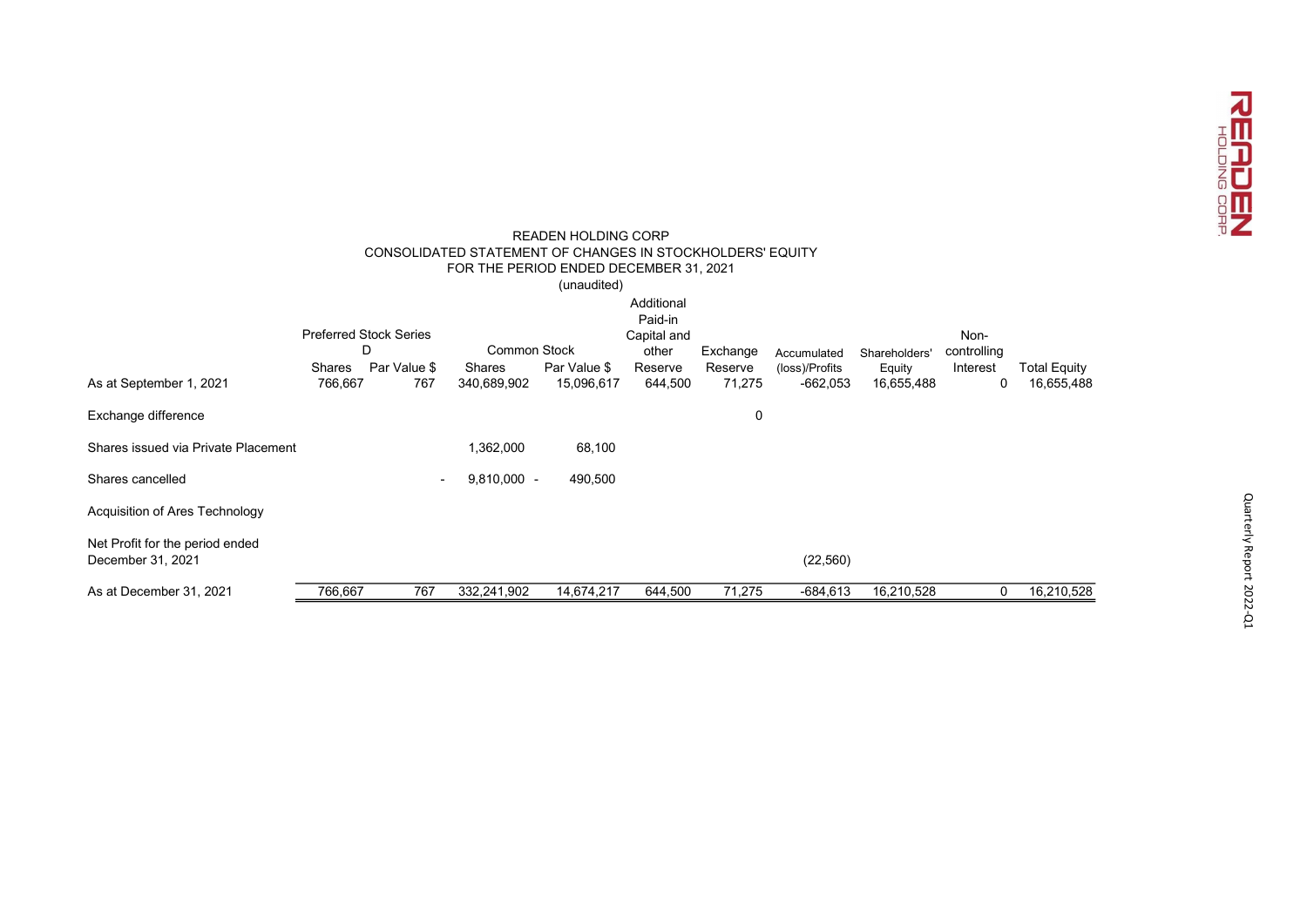

# READEN HOLDING CORP. CONSOLIDATED STATEMENT OF CASH FLOWS FOR THE PERIOD ENDED DECEMBER 31, 2021 (unaudited)

| Cash flows from operation activities                |          |  |                             |        |            |  |
|-----------------------------------------------------|----------|--|-----------------------------|--------|------------|--|
| Net Income (loss)                                   |          |  | 22,560                      |        |            |  |
|                                                     |          |  | ---------------------- -    |        | 22,560     |  |
| <b>Changes in operating assets and liabilities:</b> |          |  |                             |        |            |  |
| Accounts receivable                                 | Decrease |  | 10,391,049                  |        |            |  |
| Interest receivable                                 | Increase |  | 69,507                      |        |            |  |
|                                                     | Decrease |  | ------------------------ -  |        | 10,321,542 |  |
| Property and equipment                              | Decrease |  | 234                         |        |            |  |
| Goodwill                                            | Increase |  | 12,250,000                  |        |            |  |
| Investment available for sale                       |          |  |                             |        |            |  |
| Intangible assets                                   | Decrease |  | 263                         |        |            |  |
| Deposits                                            |          |  |                             |        |            |  |
| Loan recaivables                                    |          |  |                             |        |            |  |
| Loan to related parties                             | Increase |  | 68,101                      |        |            |  |
|                                                     | Increase |  |                             |        | 12,317,604 |  |
| Accounts payable                                    | Increase |  | 472,425                     |        |            |  |
| Interest payable                                    | Increase |  | 251,068                     |        |            |  |
| Advances payable related parties                    | Increase |  | 12,918                      |        |            |  |
| Loan to directors                                   | Increase |  | 54,269                      |        |            |  |
| Other current liabilities                           |          |  |                             |        |            |  |
|                                                     | Increase |  | --------------------------- |        | 790,680    |  |
| Change in earnings previous periods                 | Decrease |  |                             |        | 224,774    |  |
| Cash flows from finacning activities                |          |  |                             |        |            |  |
| <b>Issue of shares</b>                              | Decrease |  |                             |        | 8,448,000  |  |
| Net change in cash and cash equivalent              |          |  |                             |        | 28,968     |  |
| Cash and cash equivalent at beginning of period     |          |  |                             |        | 39,108     |  |
| Cash and cash equivalent at end of period           |          |  |                             | 10,140 |            |  |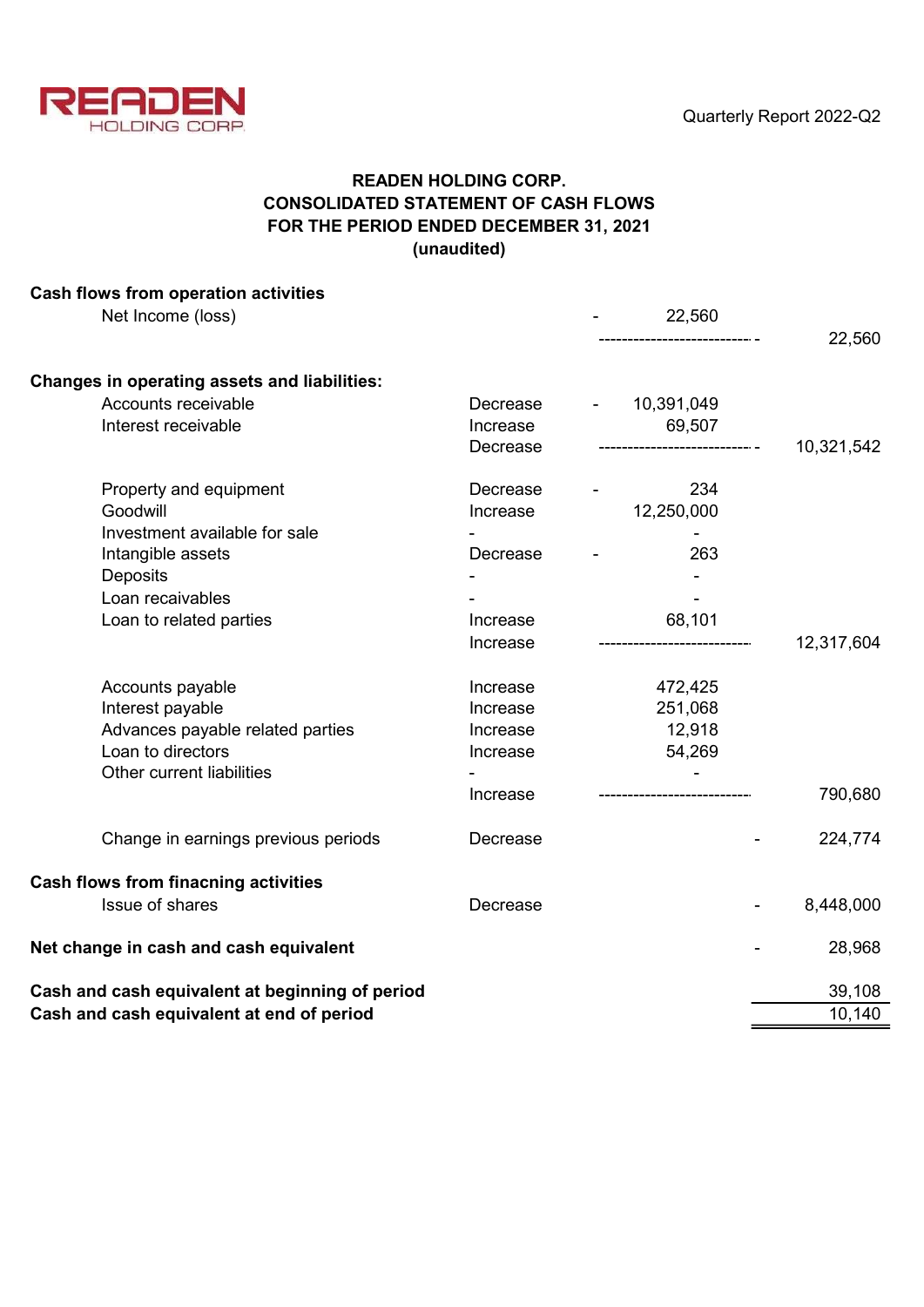# READEN HOLDING CORP. NOTE TO CONSOLIDATED STATEMENTS FOR THE PERIOD ENDED DECEMBER 31, 2021 (unaudited)

#### **1. Background**

Readen Holding Corp., a Nevada corporation, was originally incorporated in the state of Idaho under the name of "Beacon Light Mining Company" in 1953. In 1997, we created a wholly-owned subsidiary with the same name in the state of Nevada. We then merged into the Nevada subsidiary and became a Nevada corporation. We were reincorporated in Nevada on November 19, 1997, under the name "Beacon Light Mining Company." On February 18, 1998, we changed our name to "Beacon Light Holding Corporation." On August 3, 2001, we changed our name to Wellux International, Inc. and operated under that name until May 5, 2005, when we changed our name to Readen Holding Corp.

The Company is engaged in the business of identifying and acquiring privately held equity holdings in various entities worldwide.

#### **2. Basis of Presentation**

The accompanying consolidated financial statements include the accounts of the Company and its subsidiaries. All intercompany balances and transactions have been eliminated in consolidation.

The accompanying unaudited consolidated financial statements have been prepared in accordance with accounting principles generally accepted in the United States of America and in Management's opinion, reflect all adjustments, including normal recurring adjustments, necessary to present fairly the Company's financial position at December 31, 2021, and the results of operations and cash flows for the period ended December 31, 2021. The results of operations for the period ended December 31 are not necessarily indicative of the results that the Company will have for any subsequent fiscal year.

The preparation of financial statements in conformity with accounting principles generally accepted in the United States of America requires Management to make estimates and assumptions that affect the amounts reported in the financial statements and accompanying notes. Actual results could differ from those estimates.

#### **3. Liquidity and Operations**

The Company had net loss of \$22,560 for the period ended December 31, 2021.

As of December 31, 2021, the Company had cash of \$10,140, accounts receivable of \$336,604, inventory of \$164,090 and accounts Payable of \$4,071,376. At the Company's discretion, they may decide to raise additional capital in the future through equity or debt financing.

#### **4. Summary of Significant Accounting Policies**

Cash and Cash Equivalents - The Company considers all highly liquid debt instruments with original maturities of three months or less to be cash equivalents.

Revenue Recognition - The Company recognizes revenue from product sales when persuasive evidence of an arrangement exists, shipment has occurred, the seller's price to the buyer is fixed or determinable and collectability is reasonably assured.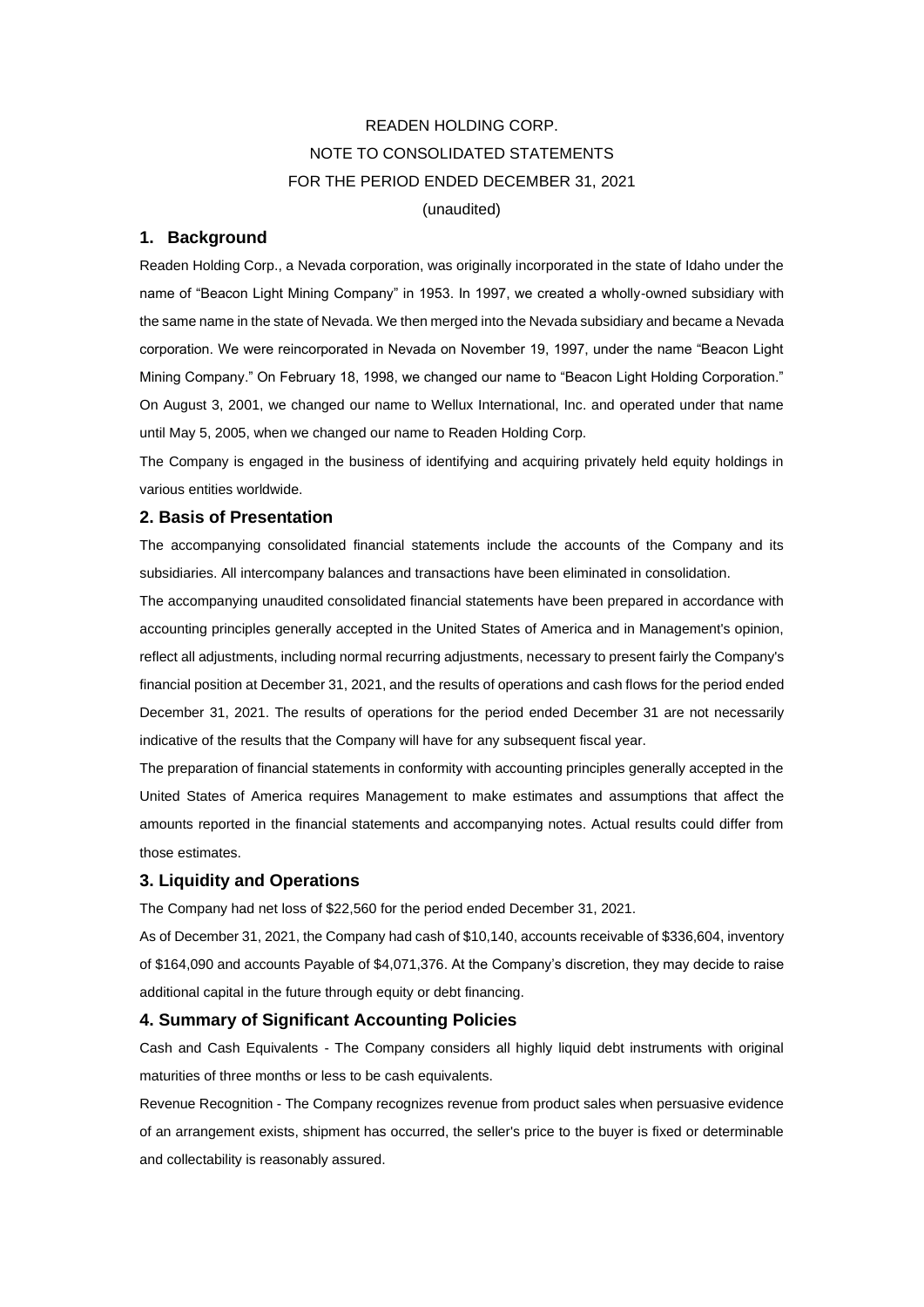Research and Development Expenses - Research and development expenses are charged to operations in the period incurred

Selling and Marketing Expenses - Selling and marketing expenses are expensed as incurred.

General and Administrative Expenses - General and administrative expenses are expensed as incurred. These expenses were \$121,739 for the period ended December 31, 2021.

Use of Estimates - The preparation of the financial statements in conformity with accounting principles generally accepted in the United States of America requires management to make estimates and assumptions that affect the reported amounts of assets and liabilities and disclosure of contingent assets and liabilities at the date of the balance sheet and the reported amounts of revenue and expenses during the reporting period. Significant estimates include the Company's debt discount, and share-based compensation expense. Actual results could differ from these estimates.

Stock-Based Compensation - The Company accounts for stock-based compensation under the provisions of FASB ASC 718 (Statement of Financial Accounting Standards No. 123 (revised 2004), "SHARE-BASED PAYMENT"), which requires the Company to measure the stock-based compensation costs of share-based compensation arrangements based on the grant date fair value and generally recognizes the costs in the financial statements over the employee's requisite service period. Stock-based compensation expense for all stock-based compensation awards granted was based on the grant date fair value estimated in accordance with the provisions of FASB ASC 718.

Income Taxes - The Company accounts for its income taxes under the provisions of FASB-ASC-10 "Accounting for Income Taxes." This statement requires the use of the asset and liability method of accounting for deferred income taxes. Deferred income taxes reflect the net tax effects of temporary differences between the carrying amounts of assets and liabilities for financial reporting purposes and the amounts used for income tax reporting purposes, at the applicable enacted tax rates. The Company provides a valuation allowance against its deferred tax assets when the future realization of the assets is no longer considered to be more likely than not.

Convertible Notes Payable - The Company accounts for any convertible notes payable under the provisions of FASB ASC 470 (Staff Position No. APB 14-1"Accounting for Convertible Debt Instruments that may be Settled in Cash upon Conversion (including partial cash settlement"). FASB ASC 470 clarifies that convertible debt instruments that may be settled in cash upon conversion (including partial cash settlement) are not addressed by FASB ASC 470-20-65-1 (paragraph 12 of APB Opinion No. 14, "Accounting for Convertible Debt Instruments", Debt and Debt Issued with Stock Purchase Warrants"). Additionally, FASB ASC 470 specifies that issuers of such instruments should separately account for the liability and equity components in a manner that will reflect the entity's nonconvertible debt borrowing rate when interest cost is recognized in subsequent periods.

#### **5. Balance Sheet Information**

Property and equipment - As of December 31, 2021, the Company owned buildings, furniture, plant and equipment with a net value of \$104,316. Property and equipment are stated at cost, net of accumulated depreciation. Expenditures for maintenance and repairs are expensed as incurred; additions, renewals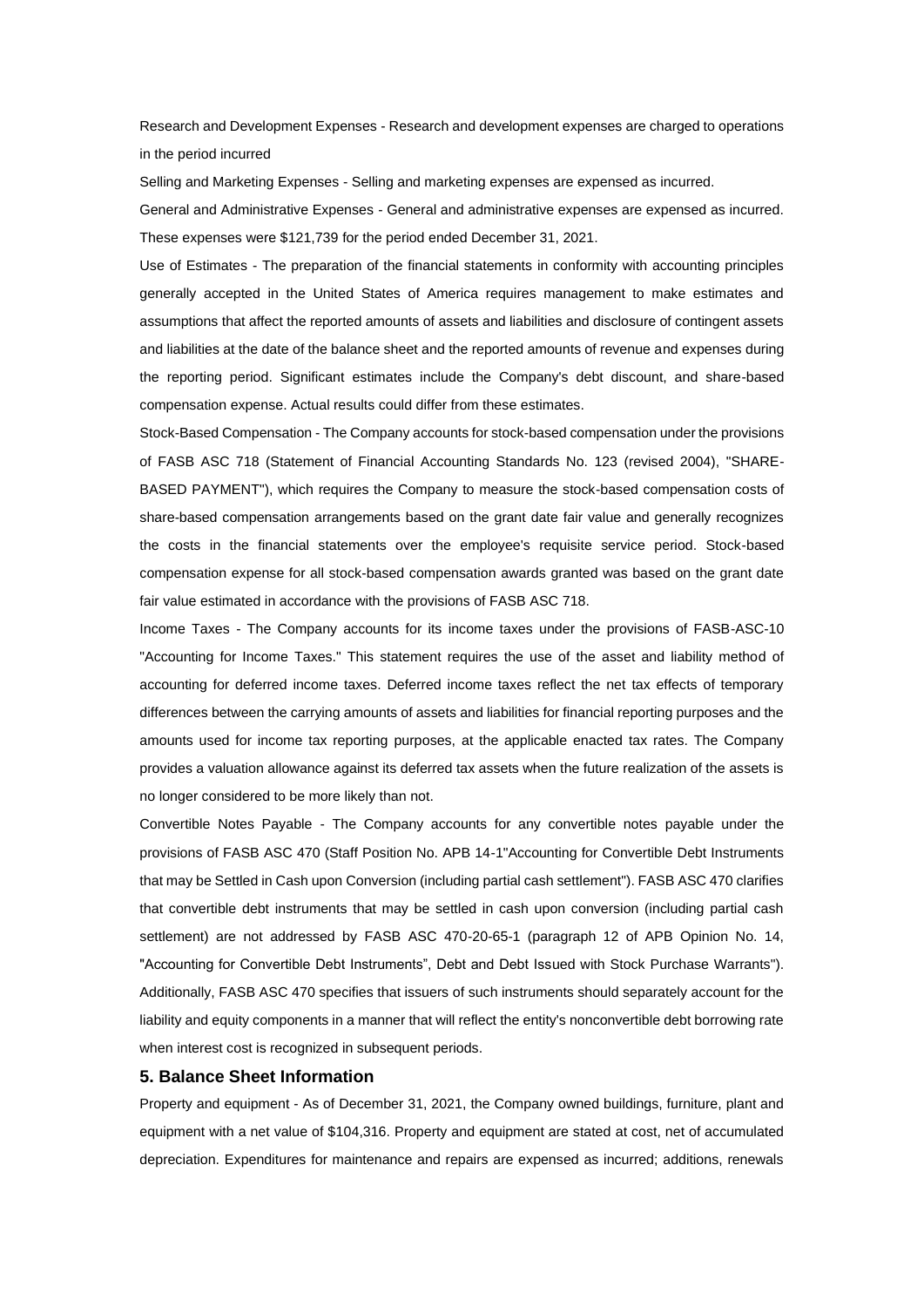and betterments are capitalized. Depreciation of property and equipment is provided using the straightline method with estimated lives ranging from 3 to 27.5 years as follows:

Total Property and equipment \$104,316

Goodwill \$12,250,000

Intangible Asset of \$529,276

Advances Payable - related parties - During the period ended December 31, 2021, the amount is \$334,299 Interest Payable: during the period ended December 31, 2021 is \$829,466

Other current liabilities - As of December 31, 2021, the Company owes \$111,321 to various companies.

### **6. Stockholders' Equity**

DESCRIPTION OF SECURITIES:

The Company is authorized to issue up to 1,000,000,000 shares of common stock, par value \$.001 per share, of which 332,241,902 shares were issued and outstanding as of December 31, 2021. The Company is also authorized to issue up to 5,000,000 shares of Series B Preferred convertible stock, par value \$.001 per share, of which 766,667 shares were issued and outstanding as of December 31, 2021. Common stock:

The Company is authorized to issue up to 1,000,000,000 shares of common stock, par value \$.001 per share, of which 332,241,902 shares were issued and outstanding as of December 31, 2021.

Each shareholder is entitled to one vote for each share of common stock owned of record. The holders of shares of common stock do not possess cumulative voting right, which means that the holders of more than 50% of the outstanding shares voting for the election of directors can elect all of the directors, and in such event the holders of the remaining shares will be unable to elect any of our directors. Holders of outstanding shares of common stock are entitled to receive dividends out of assets legally available at such times and in such amounts as our Board of Directors may determine. Upon our liquidation, dissolution, or winding, the assets legally available for distribution to our shareholders will be distributable ratably among the holders of the shares outstanding at the time. Holders of our shares of common stock have no pre-emptive, conversion, or subscription rights, and our shares of common stock are not subject to redemption. All our shares of common stock are fully paid and non-assessable.

Preferred stock:

The Company is authorized to issue 5,000,000 shares of Series B Preferred Stock at a par value of \$0.001 per share. The Company had 766,667 issued and outstanding Series B Preferred Stock shares as of December 31, 2021.